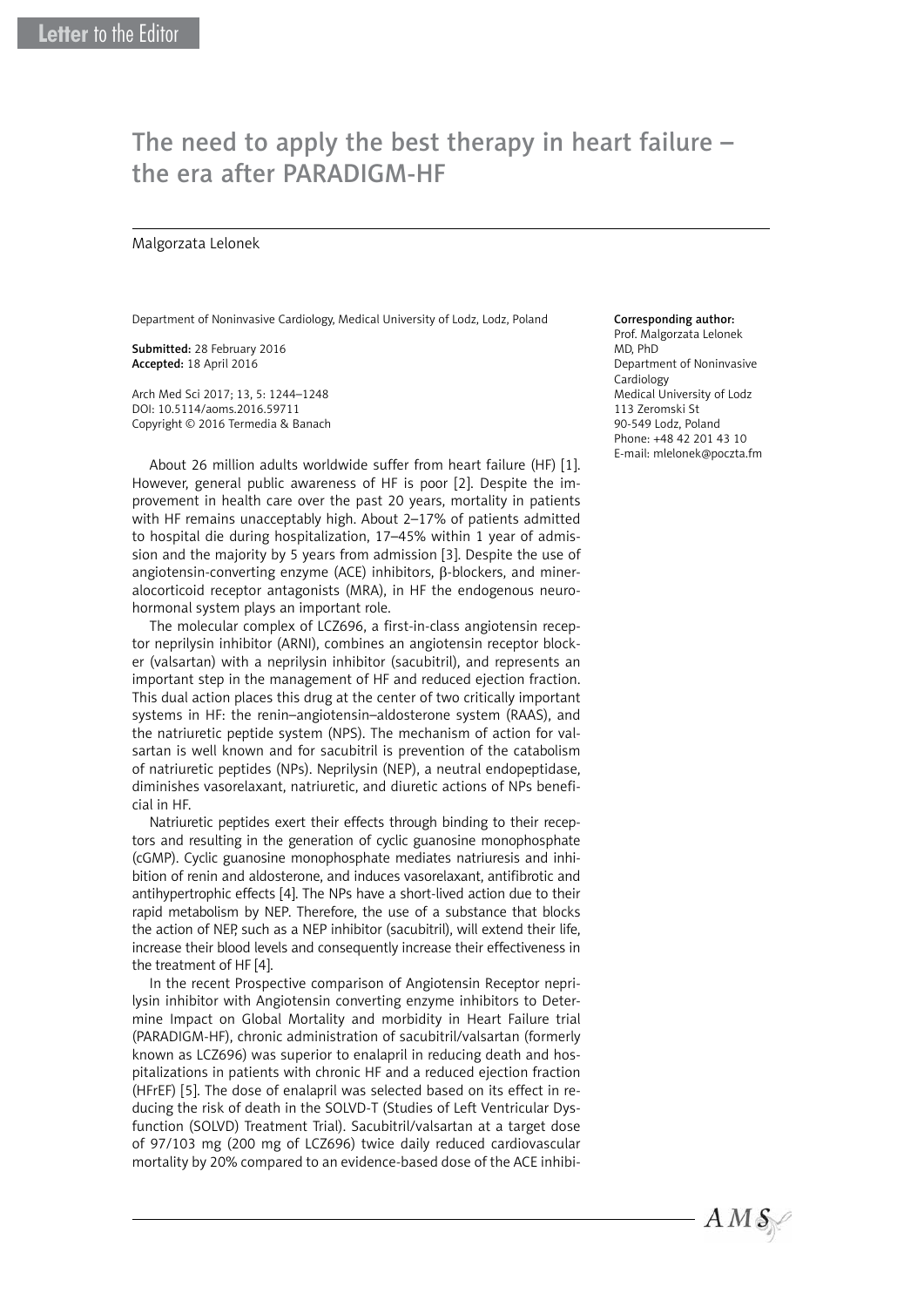tor enalapril (10 g twice daily), and death from any cause by 16% [5]. The magnitude of the beneficial effects of sacubitril/valsartan, as compared to enalapril, was as great as seen with enalapril compared to placebo but was obtained when sacubitril/valsartan was added to background treatment with a β-blocker and a mineralocorticoid receptor antagonist. The benefit of LCZ696 was consistent across the spectrum of risk, and those at high risk of adverse outcomes obtained a particularly large absolute benefit from sacubitril/valsartan compared with enalapril [6].

The baseline demographics of patients in PARADIGM-HF [5, 7] are similar to those of the population of SOLVD-T. Although the majority of

patients in PARADIGM-HF were in NYHA functional class II or III at the time of randomization, the median NT-proBNP concentration was high (Table I). In PARADIGM-HF [5], patients without a history of HF-hospitalization within 12 months were required to have either BNP  $\geq$  150 pg/ml or NT-proBNP of  $\geq 600$  pg/ml in order to be enrolled. Patients with lower levels of natriuretic peptides (BNP  $\geq$  100 pg/ml or NT-proBNP  $\geq$  400 pg/ml) were eligible if they had been hospitalized for HF within 12 months. Patients enrolled had an ejection fraction of  $\leq 40\%$  (changed to  $\leq 35\%$  by amendment). Patients taking any dose of ACE inhibitors or angiotensin receptor blockers (ARBs) were considered for enrollment, but were required to tolerate

| Table I. Baseline characteristics of patients in PARADIGM-HF [5, 7] |  |  |  |
|---------------------------------------------------------------------|--|--|--|
|---------------------------------------------------------------------|--|--|--|

| Parameter                                                      | <b>LCZ696</b><br>$N = 4187$ | Enalapril<br>$N = 4212$ |  |
|----------------------------------------------------------------|-----------------------------|-------------------------|--|
| Age [years]                                                    | $63.8 \pm 11.5$             | $63.8 \pm 11.3$         |  |
| Female gender, n (%)                                           | 879 (21.0)                  | 953 (22.6)              |  |
| Systolic blood pressure [mm Hg]                                | $122 + 15$                  | $121 + 15$              |  |
| Heart rate [beats/min]                                         | $72 + 12$                   | $73 + 12$               |  |
| Body-mass index                                                | $28.1 \pm 5.5$              | $28.2 \pm 5.5$          |  |
| Serum creatinine [mg/dl]                                       | $1.13 \pm 0.3$              | $1.12 \pm 0.3$          |  |
| Ischemic cardiomyopathy, n (%)                                 | 2506 (59.9)                 | 2530 (60.1)             |  |
| Left ventricular ejection fraction (%)                         | $29.6 \pm 6.1$              | $29.4 \pm 6.3$          |  |
| Median B-type natriuretic peptide (IQR) [pg/ml]                | 255 (155-474)               | 251 (153-465)           |  |
| Median N-terminal pro-B-type natriuretic peptide (IQR) [pg/ml] | 1631 (885-3154)             | 1594 (886-3305)         |  |
| NYHA functional class I, $n$ (%)                               | 180 (4.3)                   | 209(5.0)                |  |
| NYHA functional class II, $n$ (%)                              | 2998 (71.6)                 | 2921 (69.3)             |  |
| NYHA functional class III, $n$ (%)                             | 969 (23.1)                  | 1049 (24.9)             |  |
| NYHA functional class IV, $n$ (%)                              | 33(0.8)                     | 27(0.6)                 |  |
| Hypertension, n (%)                                            | 2969 (70.9)                 | 2971 (70.5)             |  |
| Diabetes, n (%)                                                | 1451 (34.7)                 | 1456 (34.6)             |  |
| Atrial fibrillation, n (%)                                     | 1517 (36.2)                 | 1574 (37.4)             |  |
| Hospitalization for heart failure, $n$ (%)                     | 2607 (62.3)                 | 2667 (63.3)             |  |
| Myocardial infarction, $n$ (%)                                 | 1818 (43.4)                 | 1816 (43.1)             |  |
| Stroke, n (%)                                                  | 355(8.5)                    | 370 (8.8)               |  |
| $\beta$ -Blockers, n (%)                                       | 3899 (93.1)                 | 3912 (92.9)             |  |
| MRA, $n$ $%$                                                   | 2271 (54.2)                 | 2400 (57.0)             |  |
| ICD, $n$ $(\%)$                                                | 623 (14.9)                  | 620 (14.7)              |  |
| CRT, $n$ (%)                                                   | 292(7.0)                    | 282(6.7)                |  |
| Digitalis, n (%)                                               | 1223 (29.2)                 | 1316 (31.2)             |  |
| Diuretics, n (%)                                               | 3363 (80.3)                 | 3375 (80.1)             |  |

*MRA – mineralocorticoid receptor antagonist, CRT – cardiac resynchronization therapy, ICD – implantable cardioverter-defibrillator.*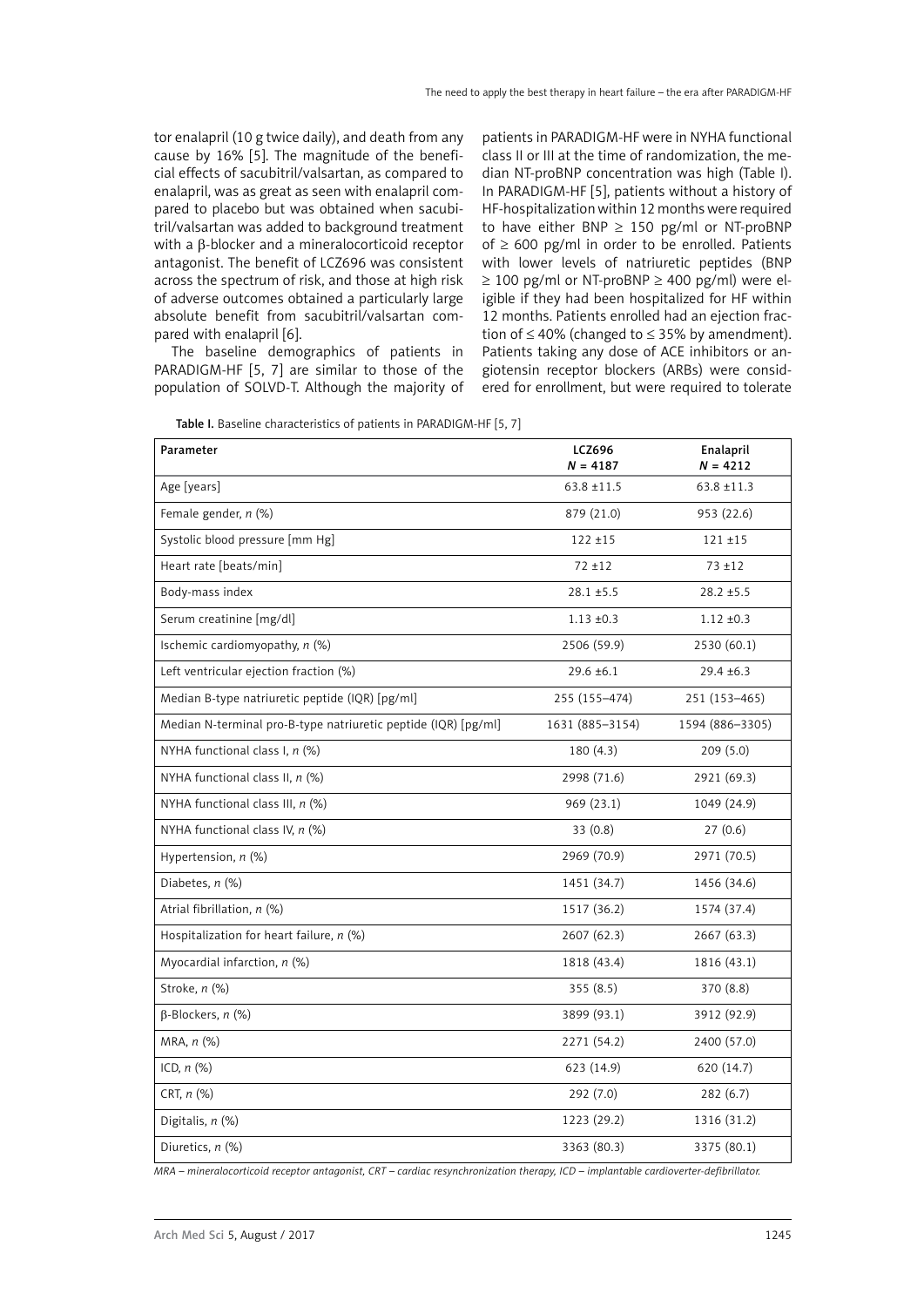the equivalent of enalapril 10 mg daily for at least 4 weeks before screening along with stable doses of β-blocker and MRA if indicated. According to the study protocol patients first received enalapril 10 mg twice daily for 2 weeks (single-blind) and then LCZ696 (single-blind) for an additional 4 to 6 weeks, initially at 100 mg twice daily and then 200 mg twice daily. Patients tolerating both drugs at target doses were randomly assigned in a 1 : 1 ratio to double-blind treatment with either enalapril 10 mg twice daily or LCZ696 200 mg twice daily. The trial was stopped early, after a median follow-up of 27 months – an overwhelming benefit with LCZ696.

This beneficial effect on mortality was shown in PARADIGM-HF to a parallel 21% reduction in cardiac hospitalization for HF, the other component of the primary composite endpoint in PARADIGM-HF. The reduction in heart failure hospitalization with LCZ696 was evident within the first 30 days after randomization. Importantly, the PARADIGM-HF study is one of the few trials demonstrating a reduction in clinical worsening among surviving patients with better health-related quality of life and NYHA class in the sacubitril/valsartan group, compared with the enalapril group [7]. There was also a favorable biomarker response (reductions in NTproBNP and troponin T) in sacubitril/valsartan-treated patients [8].

The 20% reduction in cardiovascular deaths with LCZ696 relative to enalapril seen during the trial was attributable primarily to reductions in the incidence of both sudden death and death due to progressive HF [9]. Using a putative placebo [10], sacubitril/valsartan showed striking effects on all outcomes examined, with the relative risk reduction for the primary composite endpoint of 39–43% and cardiovascular mortality 32–34%, and also for all-cause mortality (26–28% risk reductions) and even larger effects on HF hospitalization, with relative risk reductions of 46–49%.

LCZ696 was better than enalapril in preventing important clinical outcomes and preventing deterioration in symptoms and functional capacity across the broad spectrum of age studied in PARADIGM-HF [11]. Using actuarial estimates from the PARADIGM-HF trial, and assuming that the protective effects of sacubitril/valsartan remain consistent with long-term use, it has been calculated that treatment with sacubitril/valsartan may result in an additional 1 to 2 years life expectancy (and even greater survival free from HF hospitalization) in patients such as those enrolled in the PARADIGM-HF trial: with chronic HF, NYHA class II–IV symptoms, an elevated plasma BNP or NT-proBNP level, and an LVEF of ≤ 40% [12].

The PARADIGM-HF results suggest that the absolute benefits obtained by switching 1000

patients from an ACE inhibitor/ARB to sacubitril/valsartan over a median treatment period of 27 months would be avoidance of: 47 primary endpoints, 31 cardiovascular deaths, 28 patients hospitalized for HF, 37 patients hospitalized for any reason, 53 admissions for HF and 111 admissions for any reason [4, 8].

Overall, fewer patients in the sacubitril/valsartan group than in the enalapril group had a study drug-related adverse event (particularly elevated serum creatinine, elevated serum potassium or cough) and stopped their study medication [4]. However, after randomization, more patients in the sacubitril/valsartan group had symptomatic hypotension than in the enalapril group, but there was no increase in the rate of discontinuation of the study drug for this adverse event. Importantly, intolerance of sacubitril/valsartan leading to treatment withdrawal did not vary greatly according to age and there was no increased risk of serious angioedema.

Sacubitril/valsartan constitutes the first of a new class of drugs, angiotensin receptor neprilysin inhibitors (ARNIs), designed to replace ACE inhibitors and ARBs in HF.

It is important to explain the NT-proBNP and BNP changes with sacubitril/valsartan. The BNP but not NT-proBNP is a substrate for neprilysin [13]. Levels of BNP will reflect the action of the drug, whereas levels of NT-proBNP reflect the effects of the drug on the heart (e.g. on left ventricular filling pressure and wall stress). Levels of plasma BNP were higher during the treatment with sacubitril/valsartan than with enalapril [6]. In contrast, in comparison with enalapril, patients receiving sacubitril/valsartan had consistently lower levels of NT-proBNP, reflecting reduced cardiac wall stress. LCZ696 led to an early (within 4 weeks) and sustained at 8 months (*p* < 0.0001) reduction in NT-proBNP [8], and the clinical findings are supported by the effects on NT-proBNP measured in surviving patients in PARADIGM-HF. The contrasting effects of sacubitril/valsartan on the 2 types of natriuretic peptides (NT-proBNP and BNP) represent an important finding, because the levels of the 2 peptides are characteristically parallel with each other during the course of HF. So in the era after PARADIGM-HF, the biomarker for monitoring progress and assessing prognosis in HF should be NT-proBNP, not BNP.

There is more news about related biomarkers in HF. Bayés-Genis *et al.* identified a positive association between levels of circulating soluble NEP in HF patients and cardiovascular mortality and morbidity, supporting the importance of NEP inhibition as a therapeutic target [14]. Recently they also found that in a multibiomarker strategy in 797 consecutive ambulatory HF patients, only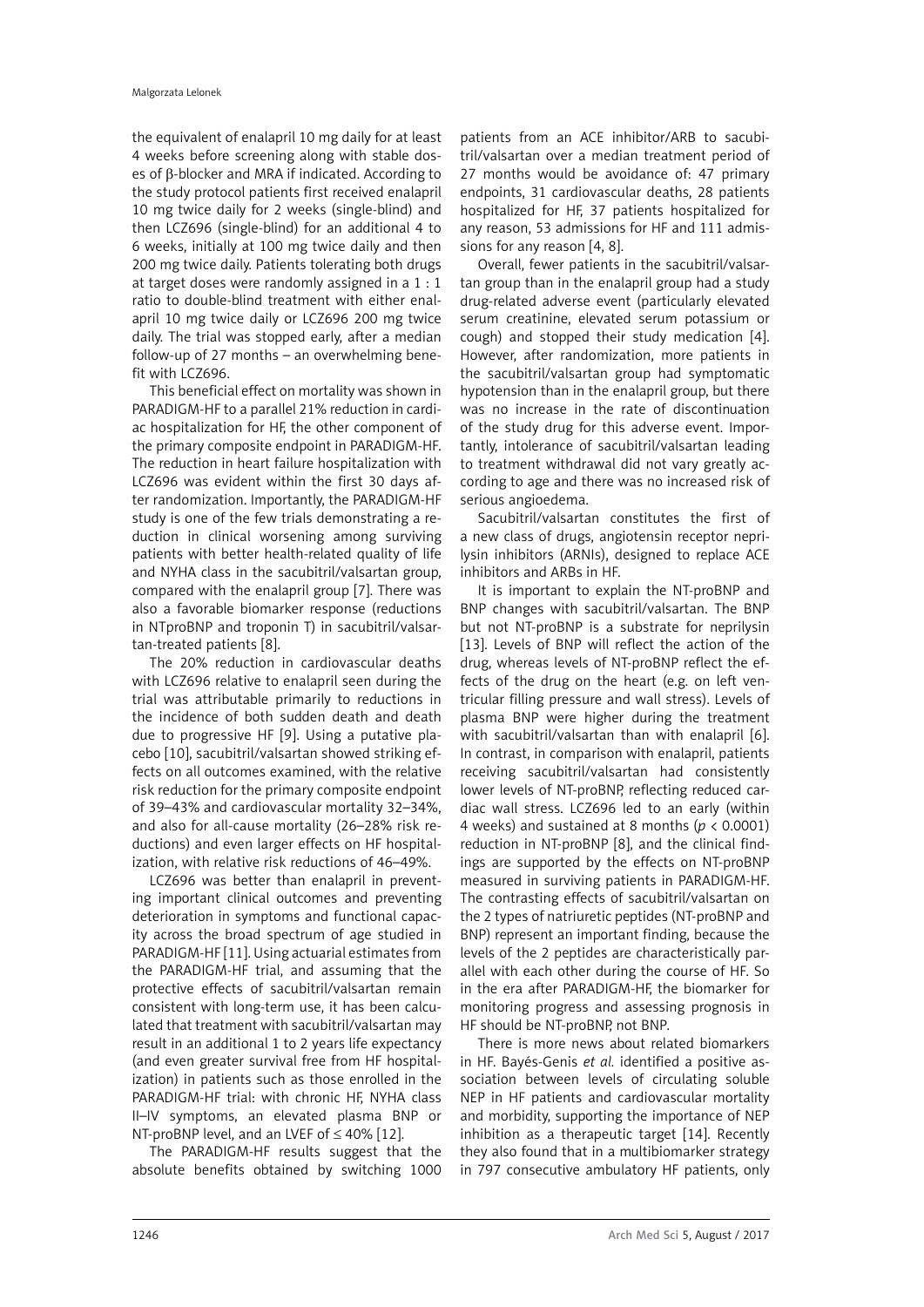| Variable          | Mortality in heart failure |              | Hospitalization due to heart<br>failure |
|-------------------|----------------------------|--------------|-----------------------------------------|
|                   | Sudden cardiac death       | Pump failure | Pump failure                            |
| <b>B-Blockers</b> | Reduction                  | Reduction    | Reduction                               |
| <b>ACEI</b>       | Reduction                  | Reduction    | Reduction                               |
| <b>MRA</b>        | Reduction                  | Reduction    | Reduction                               |
| Ivabradine        | Reduction                  | Reduction    | Reduction                               |
| CRT-D             | Reduction                  | Reduction    | Reduction                               |
| ICD               | Reduction                  |              |                                         |
| ARNI              | Reduction                  | Reduction    | Reduction                               |

Table II. Treatment in heart failure with reduced ejection fraction

*ACEI – angiotensin-converting enzyme inhibitor, ARNI – angiotensin receptor neprilysin inhibitor, MRA – mineralocorticoid receptor antagonist, CRT-D – cardiac resynchronization therapy with defibrillator function, ICD – implantable cardioverter-defibrillator.*

soluble NEP remained an independent prognostic marker of the primary composite endpoint of cardiovascular death or HF hospitalization (HR  $=$ 1.14; 95% CI: 1.02–1.27; *p* = 0.03) and with cardiovascular death (HR = 1.15; 95% CI: 1.01–1.31;  $p = 0.04$ ), while N-terminal pro-B-type natriuretic peptide lost significance in these analyses [15].

The current HFrEF pharmacotherapy is based on low-cost generic medications. We have no real-world estimates of sacubitril/valsartan cost effectiveness. The only publication, by King *et al.* [16], emphasized the need to make the decision of this intervention based on attempts to determine whether the extra benefit with sacubitril/ valsartan is worth the additional costs. Using a Markov model, the authors revealed that sacubitril/valsartan therapy, compared to enalapril, was more costly (\$60,391 vs. \$21,758) and more effective (6.49 vs. 5.74 quality-adjusted life years (QALYs)) over a lifetime. However, it seems the low-cost generic status of angiotensin-converting enzyme inhibitors (ACEIs) and ARBs might be more attractive for payers than the reduction of HF hospitalizations observed in PARADIGM-HF. King *et al.* also reported the relationship between the cost-effectiveness of sacubitril/valsartan and duration of treatment: from \$249,411 per QALY at 3 years to \$50,959 per QALY gained over a lifetime. Finally, as with all new therapies, real-world estimates of sacubitril/valsartan cost effectiveness are needed.

In conclusion, PARADIGM-HF is the first successful active controlled trial with a proven comparator (enalapril) in HF, the largest trial in chronic HF and with the first drug that has proved to be superior to enalapril. The ARNI sacubitril/valsartan combination doubles the effect on cardiovascular death of current inhibitors of the renin-angiotensin system. Therefore, this trial will mark the end of the era of ACE inhibitors/ARBs in HFrEF. The time has come to re-define optimal medical treat-

ment in patients with HFrEF and to update the ESC guidelines published in 2012. Table II summarizes the approach in management in HFrEF to reduce mortality and hospitalization due to HF.

## Acknowledgments

I thank Prof. John McMurray (Glasgow) for expert remarks.

## Conflict of interest

The author is an investigator in the PARAGON-HF trial.

#### References

- 1. Biu Al. Horwich TB, Fonarow GC. Epidemiology and risk profile of heart failure. Nat Rev Cardiol 2011; 8: 30-41.
- 2. Lainscak M, Letonja M, Kovacic D, et al. General public awareness of heart failure: results of questionnaire survey during Heart Failure Awareness Day 2011. Arch Med Sci 2014; 10: 355-60.
- 3. Ponikowski P, Anker SD, Alhabib KF, et al. Heart failure: preventing disease and heath worldwide. ESC Heart Failure 2014; 1: 4-25.
- 4. Chrysant SG. LCZ-696. Drugs Future 2011; 36: 183-90.
- 5. McMurray JJ, Packer M, Desai AS, et al. Angiotensinneprilysin inhibition versus enalapril in heart failure. N Engl J Med 2014; 371: 993-1004.
- 6. Simpson J, Jhund PS, Silva Cardoso J, et al. Comparing LCZ696 with enalapril according to baseline risk using the MAGGIC and EMPHASIS-HF Risk Scores: an analysis of mortality and morbidity in PARADIGM-HF. J Am Coll Cardiol 2015; 66: 2059-71.
- 7. McMurray JJ, Packer M, Desai AS, et al. Baseline characteristics and treatment of patients in prospective comparison of ARNI with ACEI to Determine Impact on Global Mortality and morbidity in Heart Failure trial (PARADIGM-HF). Eur J Heart Fail 2014; 16: 817-25.
- 8. Packer M, McMurray J, Desai AS, et al. Angiotensin receptor neprilysin inhibition compared with enalapril on the risk of clinical progression in surviving patients with heart failure. Circulation 2015; 131: 54-61.
- 9. Desai AS, McMurray J, Packer M, et al. Effect of the angiotensin-receptor-neprilysin inhibitor LCZ696 com-